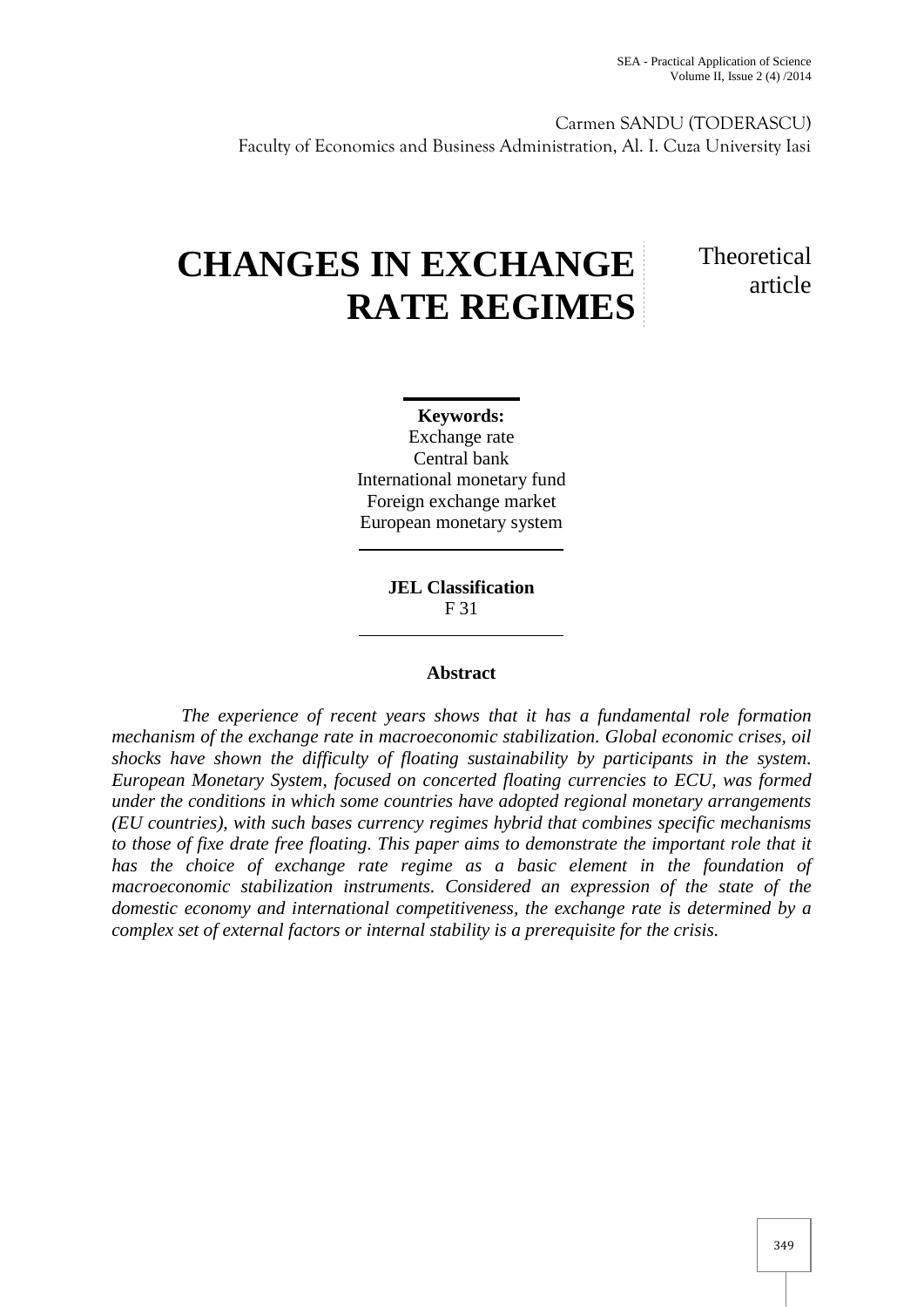#### **Introduction**

The issue of exchange rate is of great interest both in theory and in practice, due to its implications on international trade and the real economy.

In recent years, the economic and financial environment experienced profound changes in globalization, financial markets have become interdependent, financial conditions of a region having a direct impact on national financial markets globally. The size of international capital markets has witnessed a real growth following liberalization of national markets and investment opportunities.

It also tends outward opening national markets, mechanisms of economic integration and the exponential growth of foreign exchange transactions. In this context, the exchange rate can be considered the main mechanism influencing the performance of transactions in foreign exchange markets, having an important role in financing foreign trade operations. In the analysis of exchange rate, we deemed necessary to point out that in terms of convertible currencies, the exchange rate should be adjusted freely according to supply and demand. However, monetary authorities may decide to restrict the freedom of national currency fluctuation, depending on economic interests.

Authority policies on exchange rates focus on floating, setting a fixed level or binding to another currency - currency regime of a state form (Rogoff, 2003). There are, in this sense, few options with regard to fluctuations in the exchange rate such as the following:

• the regime of fixed exchange rates in relation to a currency or (rarely) with a basket of currencies: the Euro Area and the currency board. In this situation, the central bank sets the exchange rate and its interventions in the foreign exchange market will lead to an increase or reduction of foreign reserves.

• intermediate exchange regime, whose fluctuations are framed by bands of fluctuation: In case of two ERM (European Exchange Mechanism), the fluctuation band  $+/- 2.25\%$ . It is characterized by a stabilization mechanism including a lens (constant or variable over a time period) and the maximum possible fluctuation band. If the central bank can not maintain the exchange rate within the fluctuation band set, then depreciation or appreciation is brought into play.

• flexible exchange rate regime implies that the exchange rateis settled freely according to supply and demand in the foreign exchange market. The central bank does not intervene in the forex market (but for exceptional circumstances, generated by a high volatility of the exchange rate) and therefore retains control of foreign exchange reserves. Depending on how common these

interventions are, we talk about floating or managed floating pure.

The experience of recent years shows that it has a fundamental role in the formation mechanism of the exchange rate in macroeconomic stabilization. Global economic crises, oil shocks have shown the difficulty of floating sustainability by participants in the system. The European Monetary System, focused on concerted floating currencies to ECU, was formed under the conditions in which some countries have adopted regional monetary arrangements (EU countries), with such bases currency regimes hybrid that combine specific mechanisms to those of fixed rate free floating.

Choosing an appropriate exchange rate regime is a difficult problem and depends on certain criteria(Ghosch & Ostry, 2009):

• structural characteristics of the economy, its openness;

• wage and price flexibility, fiscal redistribution mechanism;

• diversification of production;

• shocks to the economy may be exposed to internal or external, temporary or permanent, symmetrical or asymmetrical;

• balance of payments;

• credibility of monetary policy, the adequacy of foreign exchange reserves, and strengthening financial system regulation, etc.

By implementing the float currency regime, several objectivesare expected to be met (Mihai, 1998):

• formation of real exchange rates determined by market supply and demand, therefore, not by administrative action;

• a mechanism for easily adjusting the external changes without brutal corrections;

• reduction of central bank interventions, hence the courses' determination of the foreign exchange market;

• exchange rate had become the main instrument to each national economy to world market conditions;

• autonomy of monetary policy.

From a practical standpoint, the important role of the choice of exchange rate regime is being a key element in the foundation instruments of macroeconomic stabilization. Considered an expression of the state of domestic economy and international competitiveness, the exchange rate is determined by a complex set of external factors or internal stability is a prerequisite for the crisis.

With the shift to floating rates at regional level, trying to create monetary arrangements to provide a degree of stability in an increasingly volatile international environment is a must.

The currency regime can be approached as a set of rules laid down by a central bank on the functioning of the foreign exchange market, the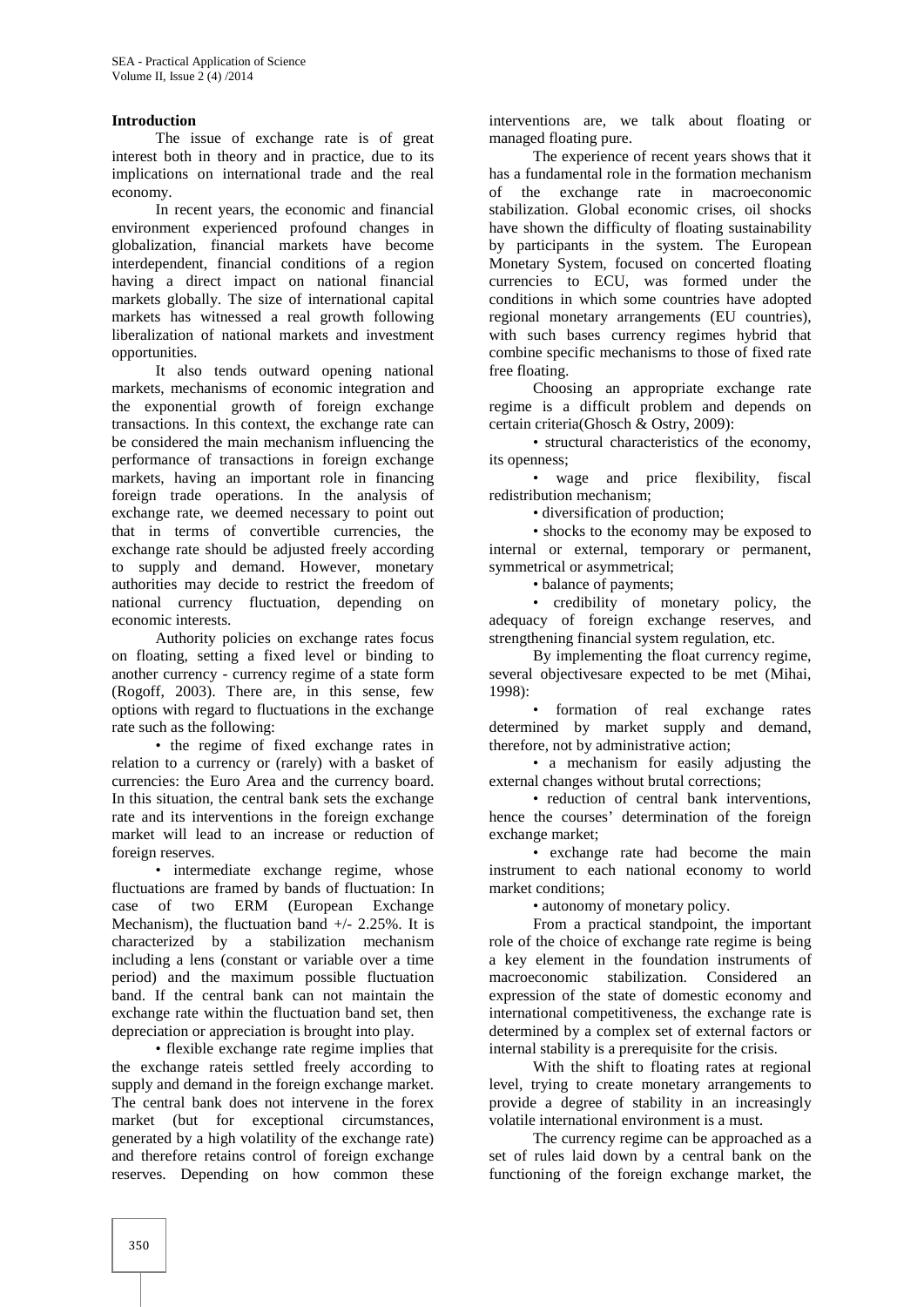market access of economic operators or individuals resident and non-resident foreign currency operations type that can be achieved by this mechanism training of the exchange rate, currency convertibility.

In late September 1999 (IMF, 2000), exchange arrangements of member countries of the International Monetary Fund was as follows: eight countries had a currency board; 44 countries were related courses (peg); 7 countries were horizontal bands of fluctuation; 5 countries have a sliding parity; 7 countries recorded a sliding band; 26 countries had a managed floating exchange rate; 51 countries registered a floating (independent) exchange rate and 37 countries did not have a separate currency.

From the practice of international relations of IMF member countries, the following types of exchange rate are known: fixed courses; flotation; hybrid exchange rate regimes; managed float; lane change; Adjustable bandwidth variation; oblique band of variation.

#### **Characteristics of the exchange rate regime based on fixed courses**

This type of currency regime involves administrative fixing of the exchange rate relative to other currencies or a standard such as, for example, gold. Such a system, which is rather rigid, led to the Bretton Woods Monetary System, the central bank intervened context market in determining the exchange rate. Central banks (such as: U.S. Federal Reserve, Bank of England, Bundesbank in Germany or the Bank of Japan) had to be prepared to absorb any excess foreign currency required or provide an exchange about.

Using fixed exchange rates has the following benefits: reduces transaction costs and exchange rate risk, eliminates depreciation or competitive appreciation,it provides a credible nominal anchor for monetary policy, policy oriented primarily to domestic policy goals, international trade and capital flows are stimulated by higher prices of foreign goods safety.

In relation to the degree of state intervention in the forex market and formation mechanism of exchange rate regimes,there can be found variants with diverse degrees of state control over financial flows denominated in a foreign currency which usually characterize countries poor in resources trying to block domestic capital outflowsthrough exchange rate policy. At the microeconomic level, it becomes important to know the type of currency regime and the conditions under which the state can influence the exchange rate market. There is a correct pattern classification scheme, but taking into account country specific factors - for example, monetary constraints imposed by a fixed exchange rate regime, is relevant in this regard;trilema

macroeconomic policy would be better served as de facto classification (Esaka, 2010). (Table 2)

The classification of exchange rate arrangements of the member countries' currencies of the International Monetary Fund in 2009, includes the following categories(Voinea, 2013):

I. The euro countries - these include: exchange arrangements with no separate official currency arrangements based on the Monetary Council. Exchange arrangements with separate official currency regimes are those that use the currency of another country, and as such, the central bank cannot pursue an independent monetary policy. The Monetary Council established a fixed exchange rate with the application of a set of restrictions, such as issuing only against certain foreign assets.

II. Parities soft - these include: conventional parity arrangements, arrangements stabilized creeping parity arrangements CRAWL-like parity exchange rates with horizontal stripes. Arrangement conventional parity refers to a fixed rate to a benchmark currency and central bank intervenes to keep the rate of fluctuation of  $\pm$  1% around a central rate. In the arrangements stabilized to maintain a margin of variation determined by reference to a currency or basket of currencies for at least six months. Parities creeping refer to an exchange rate that is adjusted to the minimum, depending on the modification of certain indicators. Crawl-like arrangements are those arrangements that maintain currency in a range of variation of 2% to a level that reflects changes in the course of the last six months. If parities have horizontal bands, the exchange rate varies within certain limits around a favorable course, with the IMF notification whenever there are changes within bandwidth variation.

II. Arrangements floating - these include: float, free float and other arrangements administered. Since 2009, the International Monetary Fund makes a clear distinction between floating and free floating. Float exchange rate is formed on the market, but the central bank intervenes to influence the course in relation to the balance of payments position in international reserves and international market developments. However, the free float refers to a system where the central bank intervenes only in exceptional circumstances, more than three times in the last six months.

Arrangements for the exchange rates of the member States of the International Monetary Fund are applied in the context of monetary policy strategies of those countries, which include criteria and procedures that are considered against the background of the adoption and implementation of central bank decisions to achieve its primary objective of monetary policy.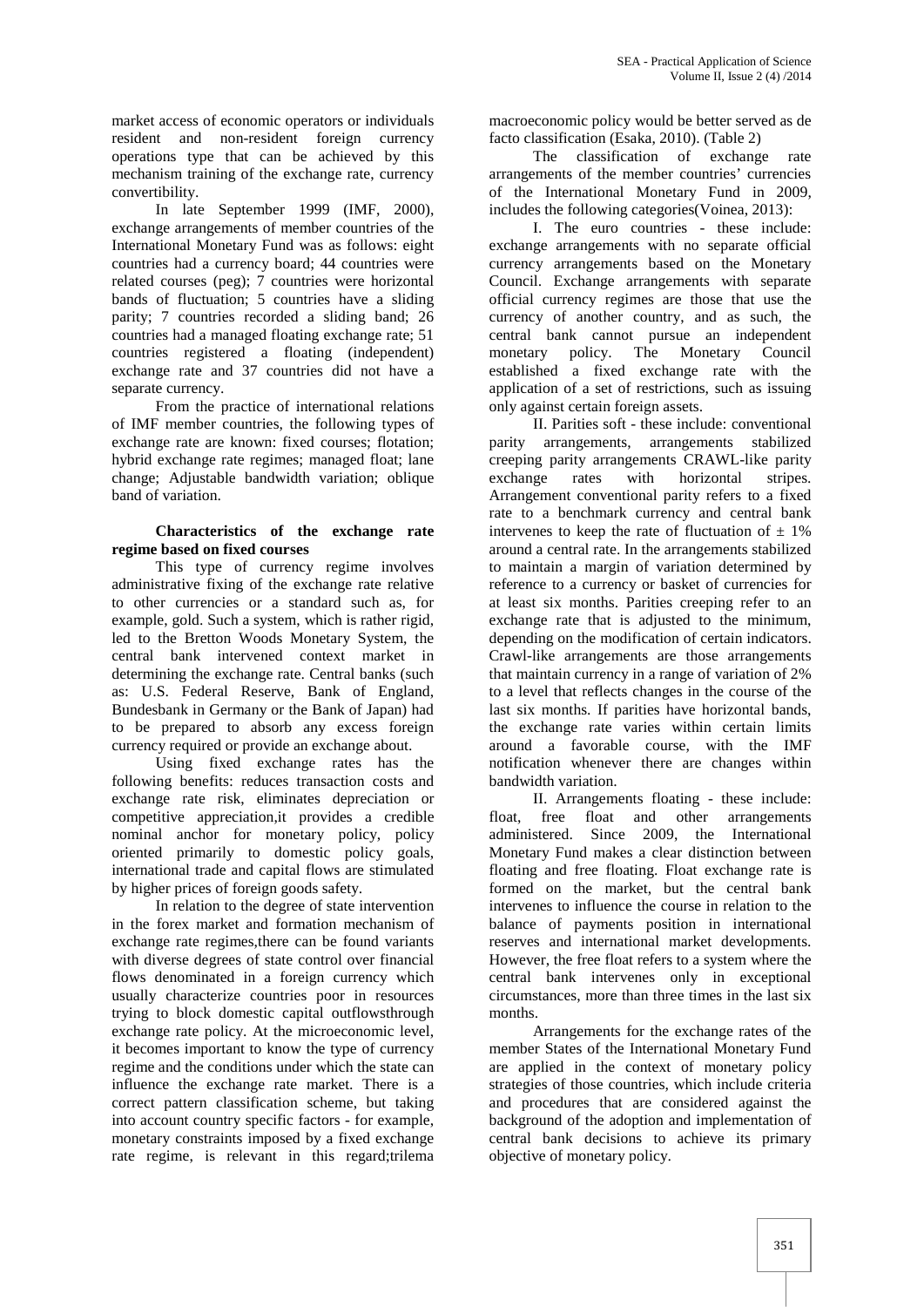Trends that currently exist in terms of currency regimes of IMF countries are (Toderascu, 2013):

increase flexible exchange rate arrangements in order to effectively manage risk and adopt macroeconomic independent float in response to pressures for some countries currency fluctuations:

• in terms of structure elements, more than 60% of IMF members using the exchange rate as a nominal anchor, and 25% of members have adopted arrangements floating exchange rate used as a reference for the management of its currency;

• some countries have adopted floating although independent, intervening in the forex market to reduce pressure on the exchange rate;

• the dollar remained the most used anchor exchange rate, followed by the euro;

• number of countries that have adopted inflation targeting strategic aim is to increase the flexibility of the framework and the results of other low monetary anchors encouraging authorities in this direction;

• floating currency will make undiversified economy absorb shocks with exchange rate.

A real problem facing small states is that of a developed institutional infrastructure, operating monetary policy, and staff prepared and documented in the data collection and analysis. In small countries, exchange rate volatility may be excessive, given that the currency markets are less liquid (Imam, 2010). Trade effects are important in substantial fluctuations. As a result, over time, floating rates of small states tend to be fixed, the intervention of authorities having linearized role of exchange rate fluctuations.

Structure exchange arrangements in 2013 were as follows – chart no 1

Thus, the choice of exchange rate regime (Klein& Shambaugh, 2006)in a small state is conditional variables. Because states have a small number of people, data collection is not a priority, human capital requiring further analysis is limited, and interpretations are difficult to perform.

Arrangements for the exchange rates of the member States of the International Monetary Fund are applied in the context of monetary policy strategies of those countries thatinclude criteria and [1] Esaka, T., 2010, procedures that are considered in the adoption and implementation of the decisions of the central bank to achieve its primary objective of monetary policy (Voinea, 2007).

In practice, preferred exchange rate regime, in particular for emerging economies has evolved considerably in recent years. Fixing the exchange rate anchor currency (often the dollar or the German mark) was popular in the early 1990s, especially for countries in transition to a market economy that wished to stabilize the economy after the initial liberalization of prices. The 1990s have

seen an increase in capital account crisis in emerging markets, a sharp reversal of capital flows that led to the fall of currencies and frailty emphasized fixed exchange rate regime.

#### **Conclusions**

The choice of exchange rate regime is one of the thorniest issues of national foreign policy. When choosing currency regime central banks encounter a dilemma: adopt flexible or fixed exchange regime. With flexible exchange rate regime, the foreign exchange market adjusts itself automatically / free. Fixed regime does not imply automatic adjustment of course happens binding / anchoring the national currency of a currency of a particular country or a basket of currencies of several countries. Thus, when operating with a fixed exchange rate, foreign exchange market equilibrium establishment takes place through indirect measures specific economic policy.

Each state is free to choose different exchange rate regimes, depending on the needs of the economy circumstantial. In this context it is important to correctly identify the strategy of choice for regime change. Achieving the goal of minimizing the potential difficulties in applying macroeconomic policy requires every state achievement active foreign policy based on the analysis of comparative advantages of different exchange mechanisms applicable terms of a concrete national economy.

Developments in world practice exchange regimes, tend testifies gradual transition of the world from the fixed exchange rate regime more flexible regimes.

#### **Acknowledgment:**

This work was supported by the European Social Fund through SectoralOperational Programme Human Resources Development 2007 – 2013, projectnumber POSDRU/159/1.5/S/134197, project title "Performance and Excellencein Doctoral and Postdoctoral Research in Economic Sciences Domain inRomania".

#### **References:**

- [1] Esaka, T., 2010, *International Financial. Markets, Institutions and Money*, pp. 91 – 108
- [2] Fondul Monetar Interna ional, 2000, *Exchange Rate Regime Overview & Policy Issues*, p*.* 10
- [3] Ghosch, Atish, Ostry, Jonathan, 2009, *"Choosing an Exchange Rate Regime"*, *Finance & Development,* vol. 46, no. 4, December, p. 1
- [4] Imam, Patrick, 2010, "*Exchange Rate Choices of Microstates",* IMF Working Paper, p. 21
- [5] Klein, Michael, Shambaugh, Jay, 2006, "Fixed *Exchange Rates and Trade"*, "Journal of International Economics", vol. 70, p. 361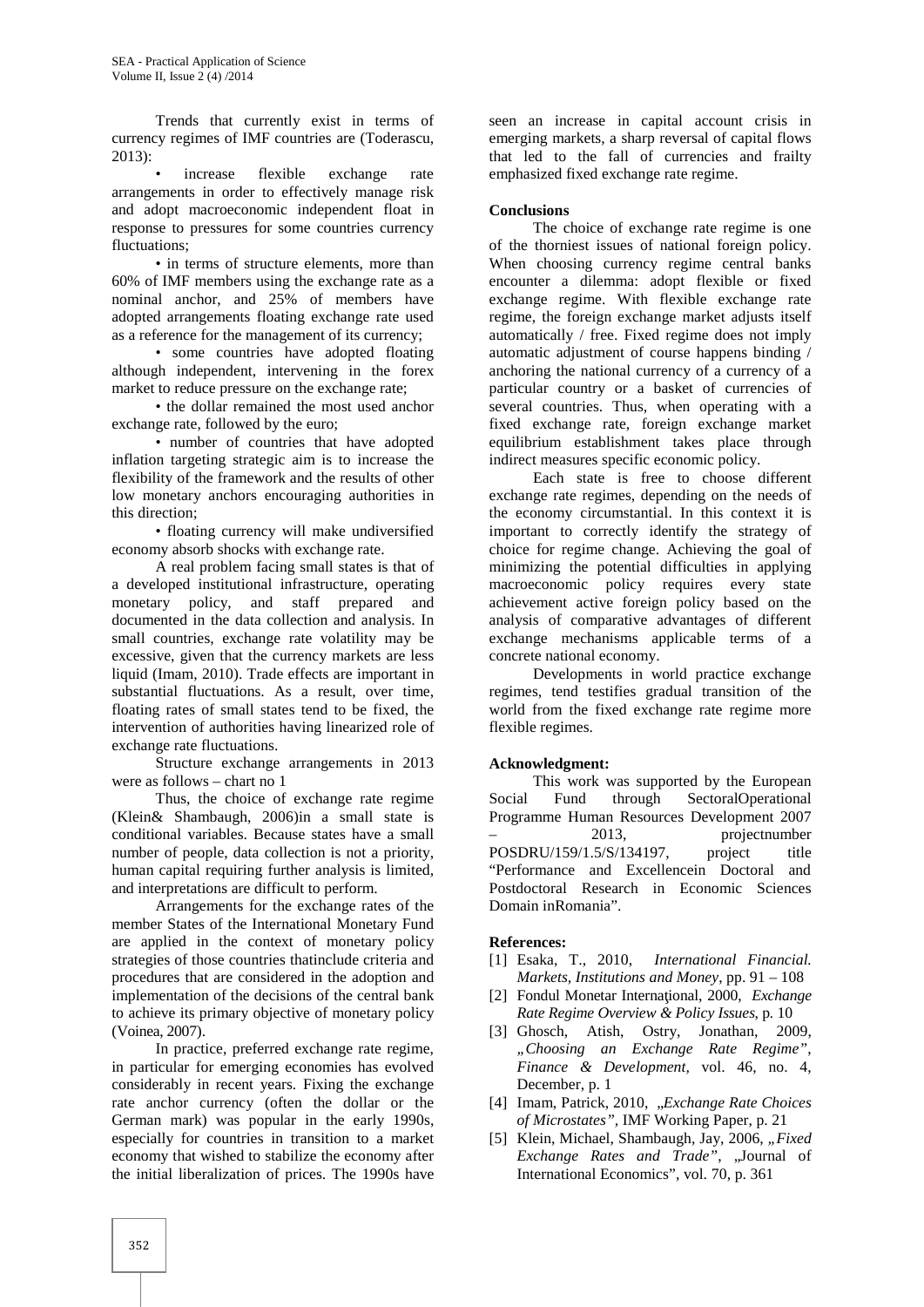- [6] Mihai, Ion, 1998, *"Alegerea regimului valutar adecvat"*, "Economistul. Supliment de economie teoretică i aplicat " nr. 864, p. 7
- [7] Rogoff, Kenneth, 2003, *Evolution and Performance of Exchange Rate Regimes*, IMF Working Paperno. 243, pp.  $4 - 6$
- [8] Toderascu, Carmen, , 2013, *Cursul de schimb si impactul sau asupra relatiilor economice internationale*, Editura Sedcom Libris, Iasi
- [9] Voinea, M. Gheorghe, 2007, *Rela ii valutarfinanciare interna ionale*, Editura Universit ii "Alexandru Ioan Cuza", Ia i, p. 49
- [10]Voinea, M. Gheorghe (coord.), 2013, *Economia financiar-monetar i unele probleme ale lumii contemporane,* Editura Tehnopress, Ia i, p. 50